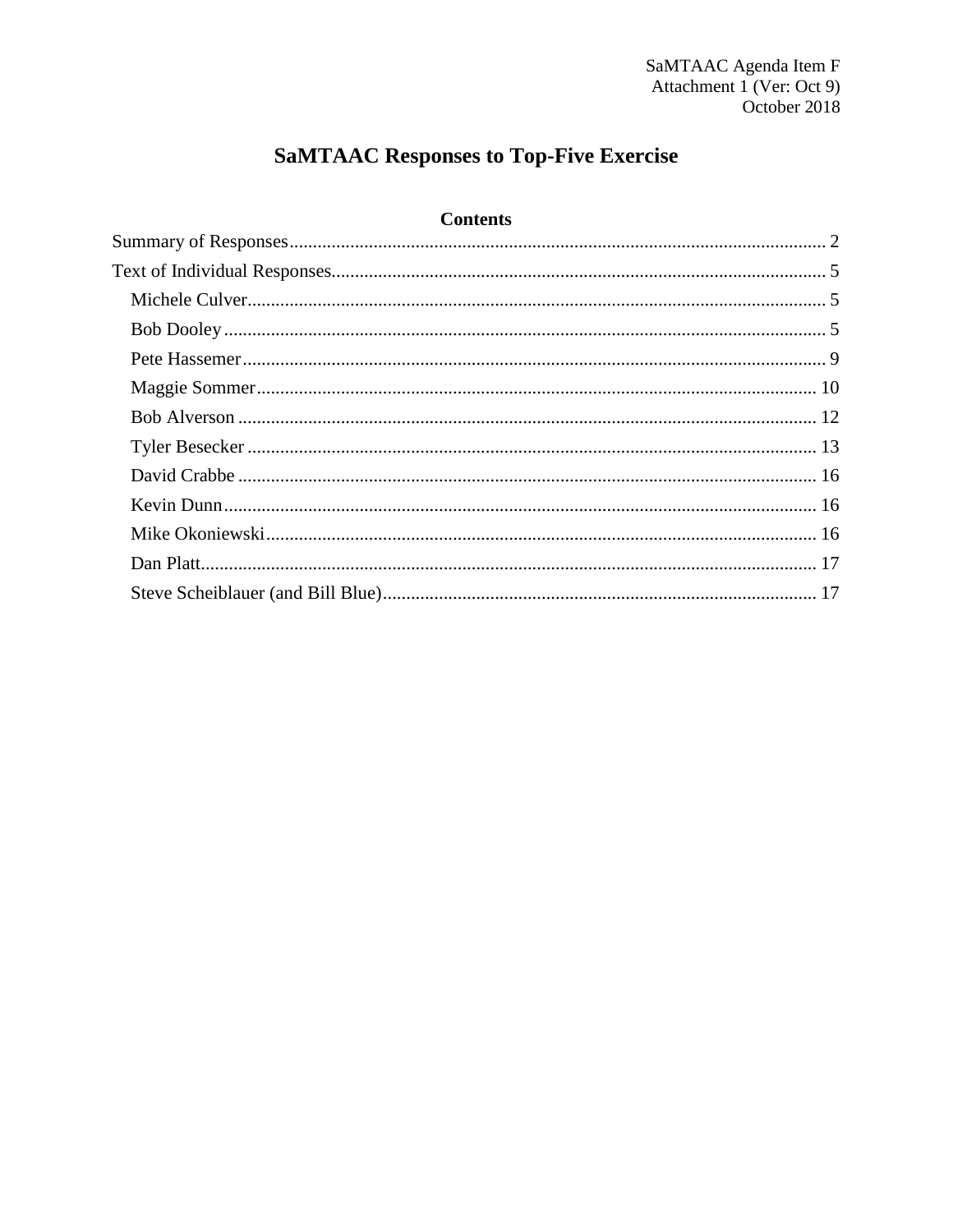#### **Summary of Responses**

<span id="page-1-0"></span>The following are the committee member *initial responses* to requests that they identify their top five preferred alternatives. Several committee members identified that these *preferences are very preliminary and subject to change* as the alternatives are modified and the implications of the alternatives are further vetted. The primary exercise is intended to help the committee take a step toward narrowing the suite of alternatives being considered.

Key:

- $Y$  In top five not ranked<br>C In top five conditional
- In top five, conditional if something is to be done, then this is in top 5.
- [#] In top five ranked. Values 1-5, for responses that ranked the top 5.
- -m Selected for top five, but with a modification (see footnote for modification).
- P Some elements selected

In addition to the rankings, Bob Dooley submitted a new proposal – see his comments attached. Additionally, Maggie Sommer prioritized a combination of several proposals—see her comments attached. Both Bob and Maggie's proposals have been incorporated into the alternative summary table provided as SaMTAAC Agenda Item H Attachment 1.

<span id="page-1-1"></span>

| Prioritization/Proposals                                                                           | Michele<br>Culver | Bob Dooley     | Pete<br>Hassemer | Maggie<br>Sommer     | Bob<br>Alverson | Besecker<br>Tyler | David<br>Crabbe  | Kevin Dunn     | Mike<br>Okoniewski            | Platt<br>Dan   | Scheiblaue<br>Steve |
|----------------------------------------------------------------------------------------------------|-------------------|----------------|------------------|----------------------|-----------------|-------------------|------------------|----------------|-------------------------------|----------------|---------------------|
| <b>Did the Respondent Prioritize</b><br><b>Within Top 5?</b>                                       | Y                 | $\overline{2}$ | $\overline{N}$   | $\mathsf{N}$         | Y<br>(tiers)    | Y                 | $\overline{Y}$ a | $\overline{N}$ | $\overline{Y}$<br>(partially) | $\overline{N}$ | $\overline{Y}$      |
| <b>SaMTAAC Meeting Proposals</b>                                                                   |                   |                |                  |                      |                 |                   |                  |                |                               |                |                     |
| S-1: Gear Specific QP and LE<br>Permit Owner Opt-out Options<br>(WDFW)                             | 5 <sup>b</sup>    |                | Y                |                      | C <sub>c</sub>  | $2-md$            | $5-me$           |                |                               | Y              |                     |
| S-2: Move the 36° N Line Used for<br>the Trawl Sector to 42° N. (GMT as<br>proposed by NMFS)       | 1                 |                |                  |                      |                 |                   |                  |                |                               |                |                     |
| S-3: Move a Portion of the Trawl<br>Allocation from South to North<br>(GMT as proposed by NMFS)    | 2                 |                |                  |                      | $Y-mf$          | $3-m9$            | $1-mh$           |                |                               |                | $2-m1$              |
| S-4: Allow Southern QP to be<br>Harvested as Far North as 42° N.<br>(GMT as proposed by NMFS)      | 4                 |                | Y                |                      |                 |                   |                  |                |                               |                | $3-mj$              |
| S-5: Trawl Link and Vessel Gear<br>Switching Limits for Sablefish<br>(Lackey)                      |                   |                |                  | P <sup>k</sup>       |                 |                   | $2-m1$           |                | 2                             | Y              |                     |
| S-6: Ownership Requirements and<br>Vessel Gear Switching Limits for<br>Sablefish (Pacific Seafood) |                   |                |                  | Υ-<br>m <sup>m</sup> |                 |                   |                  | Y              | $\mathbf{1}$                  | Y              |                     |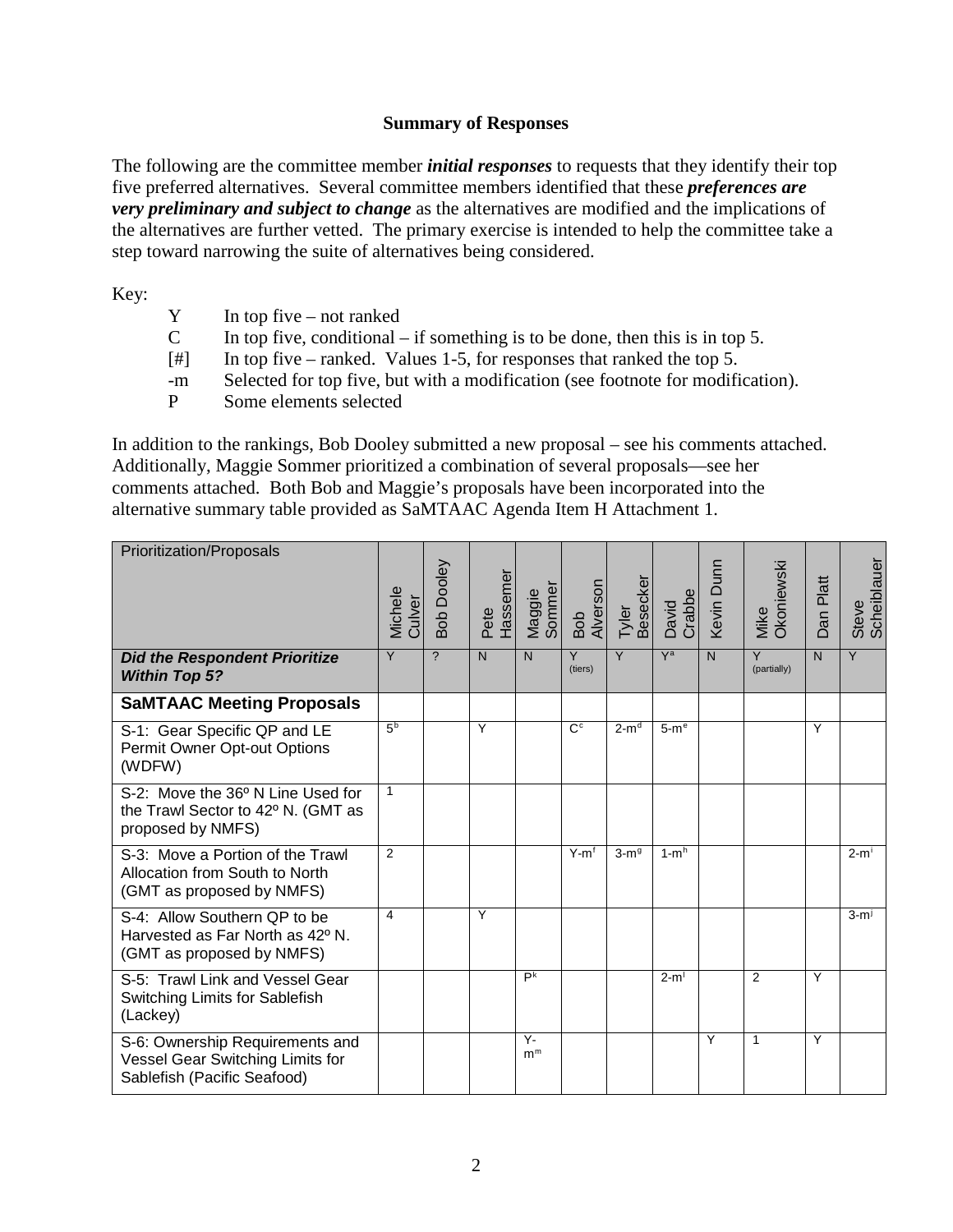| Prioritization/Proposals                                                                                                                                                     | Michele<br>Culver | Bob Dooley    | Hassemer<br>Pete | Maggie<br>Sommer | Bob<br>Alverson      | <b>Besecker</b><br>Tyler | David<br>Crabbe | Kevin Dunn | Mike<br>Okoniewski | Platt<br>Dan | Steve<br>Scheiblauer |
|------------------------------------------------------------------------------------------------------------------------------------------------------------------------------|-------------------|---------------|------------------|------------------|----------------------|--------------------------|-----------------|------------|--------------------|--------------|----------------------|
| S-7: Allow Tiered Northern Harvest<br>of Southern Sablefish Quota (Bob<br>Alverson/Tyler Besecker)                                                                           | 3                 |               | Y                | Y                |                      |                          |                 |            |                    |              |                      |
| <b>CAB Proposals</b>                                                                                                                                                         |                   |               |                  |                  |                      |                          |                 |            |                    |              |                      |
| CAB - Proposal A: Gear Switching<br>Permit Endorsement - Landings<br>Capped at Annual Vessel QP Limit<br>(No Change)                                                         |                   |               |                  |                  | $\overline{C}$       |                          |                 |            |                    |              |                      |
| CAB - Proposal B: Gear Switching<br>Permit Endorsement - Landings<br>Capped Based on Permit History                                                                          |                   | $Y-m^{\circ}$ |                  | Pk               |                      |                          |                 |            |                    |              |                      |
| CAB - Proposal C: Gear Switching<br>Permit Endorsement - Individual<br>Vessel Landings Capped at 70<br>Percent of the Annual Vessel QP<br>Limit, Southern Quota Fished North |                   | $Y-mp$        |                  |                  |                      |                          |                 |            |                    |              |                      |
| CAB - Proposal D: Gear Specific<br>QP with Active Trawler Designation<br>and Exemption                                                                                       |                   | $Y-mq$        | Y                | Pk               |                      |                          |                 | Υ          | Y                  |              |                      |
| CAB - Proposal E (Replacement):<br><b>Restrict Gear Switching and Trawl</b><br>Only Harvest of Southern Sablefish<br>Quota in the North (Leave 36° N.<br>lat. Line).         |                   | $Y-mr$        |                  |                  |                      |                          | $4-ms$          |            |                    |              |                      |
| CAB - Proposal F: Eliminate 36o N<br>Line for Trawl, Reserve Quota for<br>Trawl, Moratorium on New Gear<br><b>Switching Vessels</b>                                          |                   |               |                  |                  | $\overline{C}$       |                          |                 |            |                    |              |                      |
| <b>GAP Proposals</b>                                                                                                                                                         |                   |               |                  |                  |                      |                          |                 |            |                    |              |                      |
| GAP - Proposal 1: No Action                                                                                                                                                  |                   |               |                  | Y                | Y-<br>m <sup>u</sup> | $1-m$                    |                 |            |                    |              | 1                    |
| GAP - Proposal 2: Control Date<br>Only                                                                                                                                       |                   |               |                  |                  |                      |                          |                 |            |                    |              |                      |
| GAP - Proposal 3: Gear-Switching<br>Endorsement                                                                                                                              |                   |               |                  |                  |                      |                          |                 |            |                    |              |                      |
| GAP - Proposal 4: Gear Specific<br>QP with Active Trawler Designation<br>and Exemption                                                                                       |                   |               |                  |                  |                      |                          |                 |            |                    |              |                      |
| GAP - Proposal 5: Fixed Gear<br>Quota Pound Cap                                                                                                                              |                   |               |                  |                  |                      |                          |                 | Y          |                    |              |                      |
| GAP - Proposal 6: Aggregate Soft<br>Cap                                                                                                                                      |                   |               |                  |                  |                      |                          | $3-mv$          |            | Y                  |              |                      |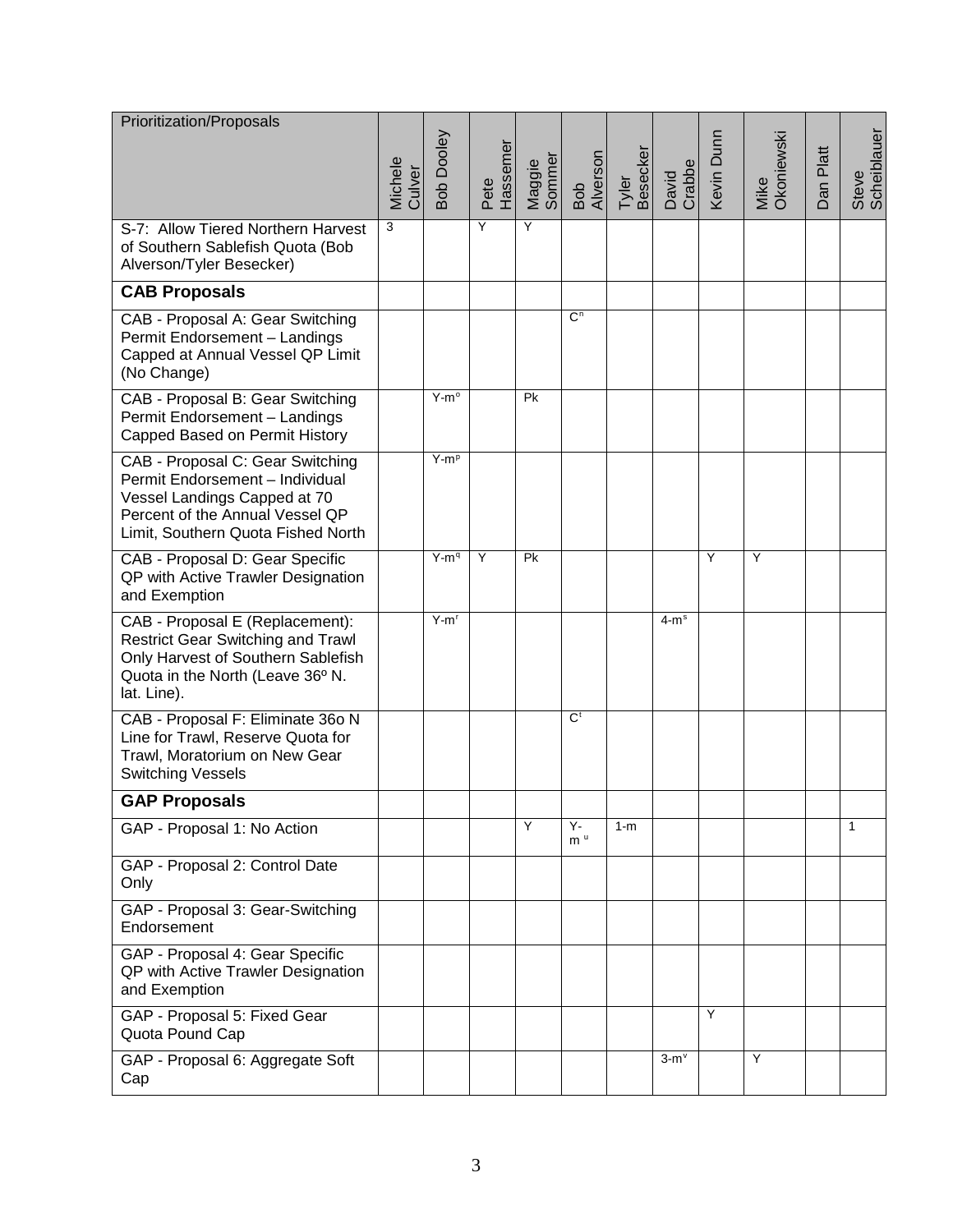<span id="page-3-17"></span><span id="page-3-16"></span><span id="page-3-15"></span>

| Prioritization/Proposals                    | Michele<br>Culver | Bob Dooley  | Hassemer<br>Pete | Maggie<br>Sommer | Bob<br>Alverson | Tyler<br>Besecker | David<br>Crabbe | Kevin Dunn | Mike<br>Okoniewski | Platt<br>Dan | Steve<br>Scheiblauer |
|---------------------------------------------|-------------------|-------------|------------------|------------------|-----------------|-------------------|-----------------|------------|--------------------|--------------|----------------------|
| GAP - Proposal 7: Sunset Gear<br>Switching  |                   | Υ-<br>$m^w$ |                  | Pk               |                 |                   |                 | $Y^x$      | Υ                  |              |                      |
| <b>Council Proposals</b>                    |                   |             |                  |                  |                 |                   |                 |            |                    |              |                      |
| Council-1: Gear Specific QP<br>Designations |                   |             | Υ                |                  |                 |                   |                 | Υ          |                    |              |                      |
| Council-2: Gear Specific QS<br>Designations |                   |             |                  |                  |                 |                   |                 |            |                    |              |                      |

<span id="page-3-4"></span><sup>e</sup> Modification to be specified.

<span id="page-3-23"></span><span id="page-3-22"></span><span id="page-3-21"></span><span id="page-3-20"></span><span id="page-3-19"></span><span id="page-3-18"></span> $\overline{a}$ 

<span id="page-3-11"></span><sup>1</sup> Modification to be specified.

<span id="page-3-0"></span><sup>a</sup> For the most part in priority order. Priorities could change depending on amendments to the proposals.

<span id="page-3-1"></span><sup>b</sup> I am not advocating for S-1 (or for any of the proposals that go beyond moving the 36 degree N. lat. line). However, if the Council believes that additional regulations are needed at this time to ensure some portion of IFQ sablefish is available to trawlers, then my preference would be S-1.

<span id="page-3-2"></span><sup>c</sup> Would support if the Council wishes to look at restrictions to gear switching, except consider a range for dates (July 1 to September 1) for the conversion of all sablefish QP to "Any Gear." There may be a safety issue with a September 1<sup>st</sup> conversion.

<span id="page-3-3"></span><sup>d</sup> Modifications. Addition in bold: "QP would be issued **to quota share accounts and from there to vessel accounts. When the QP is issued to vessel accounts, it would be issued** as 'trawl-only' and/or 'any gear'." Plus add options for date that all QP becomes "any gear:" Option 1, August 1; Option 2, August 15; Option 3, September 1. Finally, eliminate the "No Opt-out" option. For the opt-out qualifying criteria option, specify "50%" where it currently says "XX%." Develop options on the question of whether the opt-out status transfers with the permit or some other entity. Do not apply the control date to the opt-out qualifying criteria. Preference that the opt-out provision be available to everyone and that the date for QP conversion to "any gear" be August 1. If there is to be a qualifying criteria for opt-out, preference is for 50%.

<span id="page-3-5"></span><sup>&</sup>lt;sup>f</sup> Supports this for the south of 36 utilization issue but allow south of 36 to be caught up to 42, and no restrictions on gear.

<span id="page-3-6"></span><sup>g</sup> Modification: The portion moved north to between 36 and 42 degrees would be decided biennially, based on the amount projected to be left unharvested south of 36 degrees. This element would be a pilot program, with results to be examined and evaluated as part of the overall program review.

<span id="page-3-7"></span>h Modification: Sablefish allocation can be changed to move allocation north or south based off an attainment formula.

<span id="page-3-8"></span><sup>i</sup> This is supportable with a change: the re-allocation would occur Sept 1 of each year for the remainder of the year, allowing uncaught southern sablefish to be caught coastwide during that 4 month window.

<span id="page-3-9"></span><sup>&</sup>lt;sup>j</sup> Modification: This alternative would be improved and supportable by adding, for sablefish, the provision  $1/3$  south of 36 any gear, 1/3 from 36 to 42 trawl only, 1/3 north of 42 line trawl only .

<span id="page-3-10"></span><sup>k</sup> See Maggie Sommer's comments in appendix for the combination of these alternatives. She presents two combinations. The first combines and/or modifies elements of CAB-B, CAB-D, and S-5, the second adds to that GAP-7 (sunset provisions).

<span id="page-3-12"></span><sup>m</sup> Modification from original proposal: do not include additional requirement that the owned QS was used to gear switch prior to control date.

<span id="page-3-13"></span><sup>n</sup> Would support if the Council wishes to look at restrictions to gear switching, except no minimum poundage levels. <sup>o</sup> With the following exceptions: each gear switching endorsement would be limited by historical average

<span id="page-3-14"></span>participation prior to control date or some proportion thereof; transferability should be a separate discussion possibly in the context of a sunset provision; and no stacking of permits.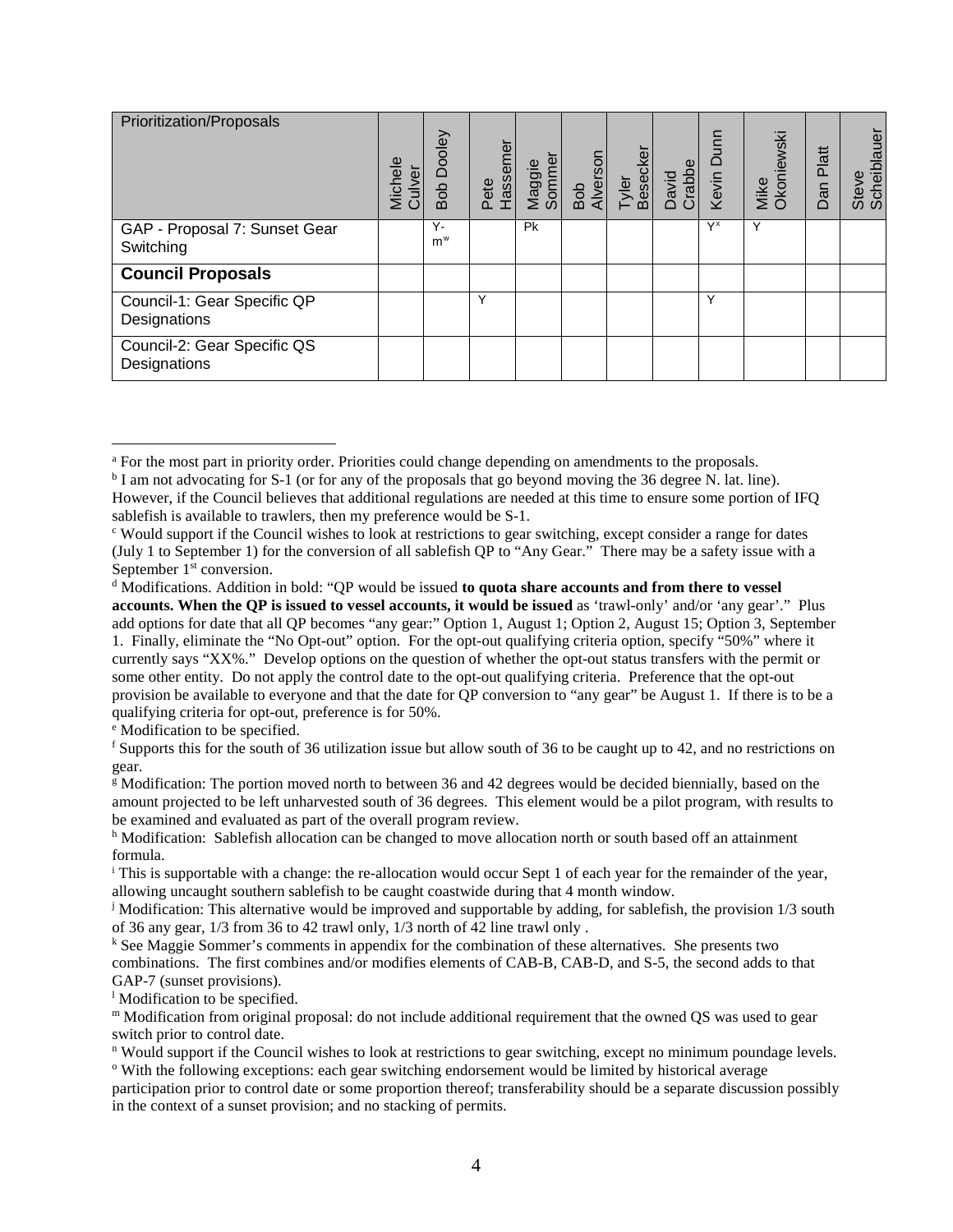p With the following exceptions: amount of QP Limit to qualified gear switching vessel would be limited rather than arbitrary (70%) (it would be some reflection of historical level of participation by qualified vessel prior to control date); and transferability should be a separate discussion possibly in the context of a sunset provision.

<sup>q</sup> With the following exceptions: only agree with  $\#2$  (gear switching requires active trawl or an exemption) and  $\#3$ (active trawl qualification requirement) in this proposal; as for # 5 (limit on gear switching is the annual vessel QP limit for sablefish), there needs to be a limit to how much can be gear switched by active trawl vessel; and this should only apply to vessels and not quota ownership to reduce complexity.

<sup>r</sup> With the following exceptions: based only on vessel participation not Quota Share; and limit amount of South quota that can be used North of 36 only by trawl (no gear switching N of 36 of South quota).

<sup>s</sup> Modification to be specified.

<sup>t</sup> Would support if the Council wishes to look at restrictions to gear switching, except no minimum poundage levels. <sup>u</sup> Supports this for the gear switching issue but specify that the Council will receive ongoing annual data reports on the topic.

<sup>v</sup> Modification to be specified.

<span id="page-4-0"></span><sup>w</sup> Modification: does not apply to South of 36 provisions, this should be discussed in the context of the goals of the Trawl Rationalization program as outlined at the bottom of page 1 on Agenda Item H.2, Attachment 1, April 2018. <sup>x</sup> Specify that the phase out would be for all vessels (no "Active trawler" exception).

## **Text of Individual Responses**

## <span id="page-4-1"></span>**Michele Culver**

I think that many of the proposals on the list are not mutually exclusive and can't fully accomplish the objectives by themselves. As such, I have identified my top two proposals—the first of which include multiple "proposals" as sub-options, which in combination add up to five proposals in total. They are described below in my order of priority:

- 1. S-2: Move the 36 degree N. lat. line used for the trawl sector to 42 degrees N. lat. (GMT/NMFS) with the following sub-options:
	- a. S-3: Move a portion of the trawl allocation from south to north (GMT/NMFS)
	- b. S-7: Allow tiered northern harvest of southern sablefish quota (Alverson/Besecker)
	- c. S-4: Allow southern QP to be harvested as far north as 42 degrees N. lat. (GMT/NMFS)
- 2. S-1: Gear specific QP and LE permit owner opt-out options (WDFW)

Please note that as I've explained to the Council during discussion, I am not advocating for S-1 (or for any of the proposals that go beyond moving the 36 degree N. lat. line). However, if the Council believes that additional regulations are needed *at this time* to ensure some portion of IFQ sablefish is available to trawlers, then my preference would be S-1.

#### <span id="page-4-2"></span>**Bob Dooley**

I began with a review of what I thought was a well defined council direction statement (**H.2, Attachment 1, April 2018**) and to apply it to my vision of a roadmap that could possibly help organize the process for coming to a final recommendation to the council.

I used the H.2, Attachment 1, April 2018 as the basis for the below proposal which is a compilation of segments of the options we were tasked with choosing from for our preferred top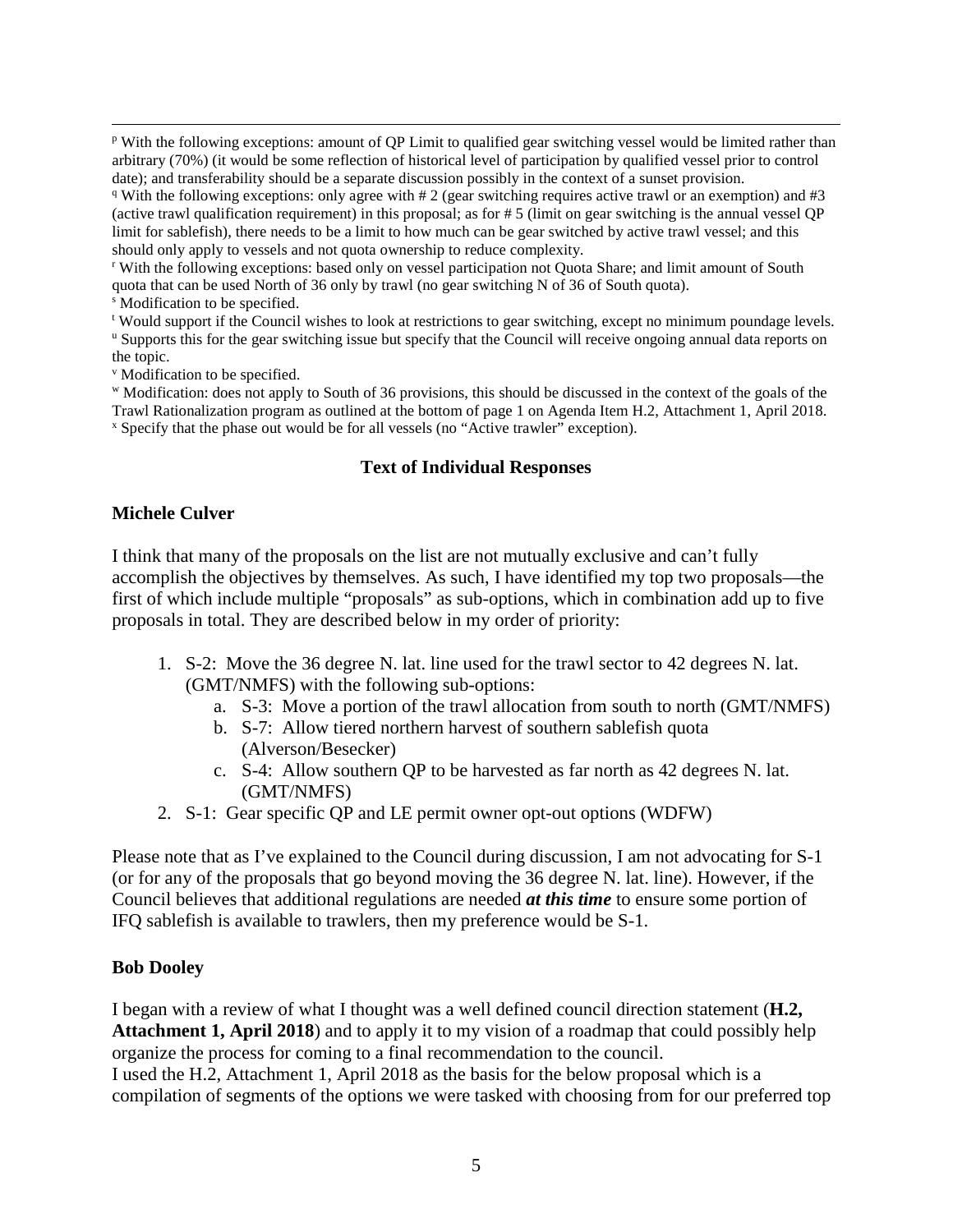5. I found that to be a difficult task in that there were no options that I fully agreed would fairly solve the problem using the Councils April guidelines.

I started with the 3 bullet points found in the middle of the page 2 of the April 2018 document. They are:

- *We want to get more sablefish to the trawl fleet.*
- *We want to consider existing operations/investments.*
- *We believe that unlimited catch of sablefish through gear switching is not desirable.*

I also incorporated the next paragraph of the document into my consideration of a roadmap. It read:

## *"Council discussion also indicated a possible interest in maintaining each trawler's opportunity for some harvest with fixed gear, even if they have not previously taken advantage of gear switching provisions."*

By using these points from the guidance document (H.2, Attachment 1, April 2018) and adhering to the points made by the Council in the remaining text I developed a possible roadmap.

As an overarching consideration of any plan I paid careful attention to the concern of the Council that any proposed solution be mindful of the *"implementation costs and challenges".* To that end I have eliminated any linkage to ownership of Quota Share since it was pointed out by staff that this was most difficult to track and link to actual quota pound usage. I was also guided by the fact that **Vessels** catch fish, Quota Share holders **do not** and Quota Share can be held by anyone and not necessarily linked to Vessels. If we were to limit gear switching it should address Vessels since they actually catch the fish and their method (gear switching vs. Trawling) is already being tracked. I took the approach that any changes should be able to be automatically tracked using the existing database by simple programming changes or that any ongoing changes or qualifications to future gear switching be linked to prescriptive instructions that do not require further decision making by the Council.

I also considered the goal of the Trawl Rationalization Program as restated on page 1 in the document:

*"The goal of the trawl rationalization program is based on an understanding that trawl gear is the only gear that can viably harvest a number of the groundfish species. The intent of the trawl rationalization program was to make improvements to the performance of the trawl fishery to this end. "* 

It further states:

# *"given the primacy of sablefish to the mixed stock fishery, even if gear switching is not a cause of the immediate attainment problem, consideration of a limitation might be appropriate in order to prevent future problems."*

Regarding the 36 North Latitude line (South Sablefish Allocation) and the possible removal to create a Coastwide allocation, I believe the problem of under attainment is a Market issue not a fish stock problem. Markets and infrastructure are being currently addressed in California on many fronts. Additionally, the regulatory roadblocks, such as the RCA and rebuilding stocks, are being resolved and I believe are jumpstarting the Trawl Industry in California. Removing the line will create uncertainty in the effort to invest in needed infrastructure and hamper the goals of Trawl rationalization as stated. The proposal lays out a roadmap to increase South Sablefish attainment by creating options for South Quota Share holders while not disrupting or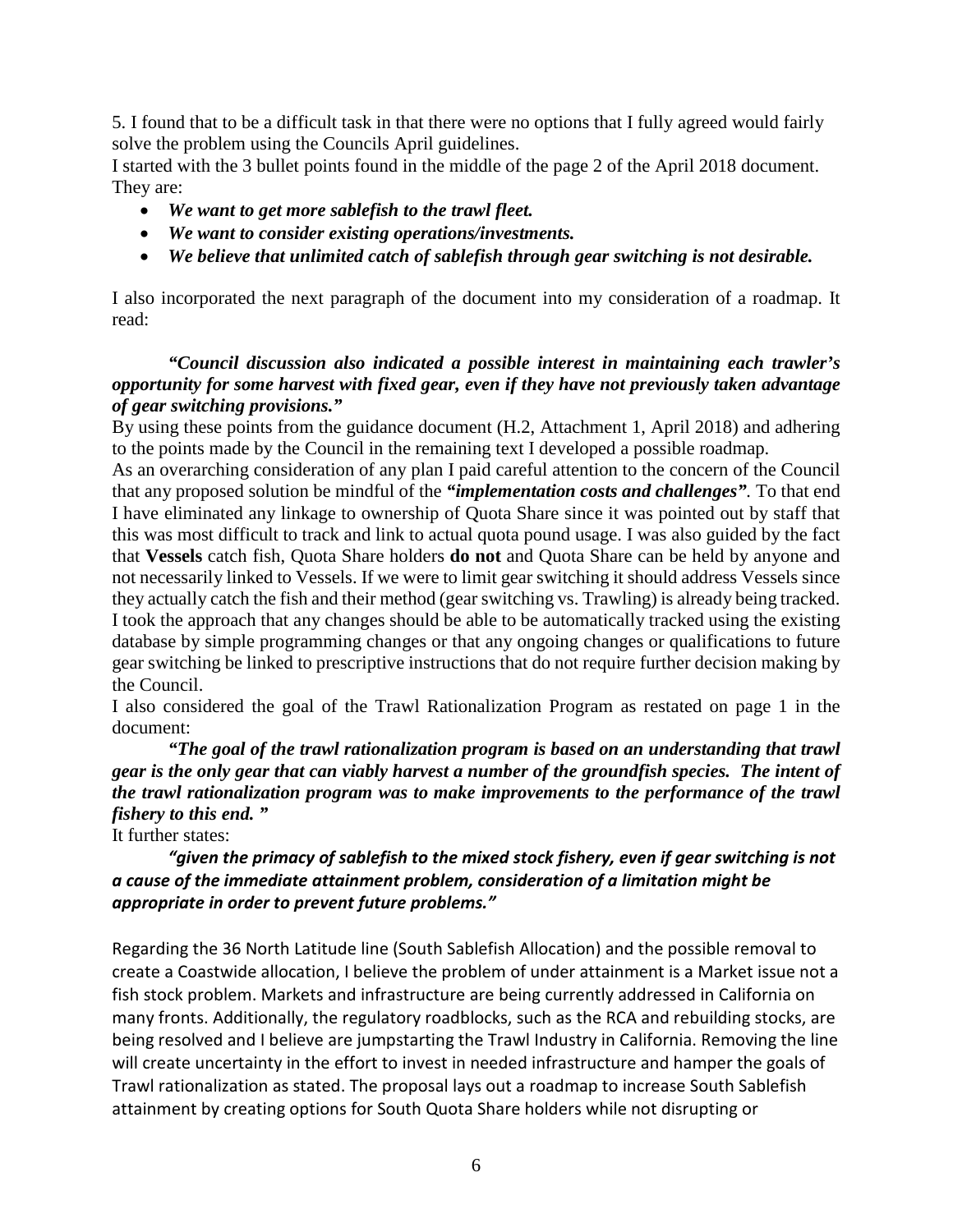mandating the usage by those quota holders. It also keeps gear switching in the South viable since approximately 90 percent of South Sablefish is currently harvested with Pot Gear and to eliminate that option in the South would do harm to California, further hampering efforts to revitalize the much needed infrastructure and Markets.

This all led me to the development of this proposal which is not new but rather a compilation and reorganization of the proposals that were already offered in previous meetings.

My top 5 choices of options follow the proposal. They are qualified by certain components that support my proposal and list exceptions that do not fit.

Thanks.

Bob Dooley

## **A Proposal to get more Sablefish to the Trawl Fleet and encourage Attainment of the overall Trawl Fishery including Sablefish**

1. More Sablefish to Trawl fleet

-Applies to North of 36 degrees only

-**Active Trawler Designation** -Ability to Gear Switch linked to catch (lbs.) and/or deliveries (number of Deliveries) by **vessel** using Trawl gear in previous year(s) on an ongoing basis.

-Limit on number of lbs. of gear switched Sablefish allowed by Active Trawl **vessels** in any year

a) **vessel** limit calculation options:

i) Limit **vessel** to number of sablefish lbs trawled in prior year or some proportion of lbs. trawled in previous year

ii) Limit lbs gear switched by **vessel** to arbitrary limit (x # of lbs)

2. Consider Existing Gear switching effort (prior to **Control Date**)

-Applies to North of 36 degrees only

- **Vessels** that gear switched X number of lbs. and/or participated X number of years prior to control date qualify to continue future gear switching as an exemption to the Vessel cap/Trawl requirement described above (1.) The **vessel** would be limited to the number of lbs. the **vessel** could gear switch by the choice of alternatives below

a) Highest amount of lbs. of Sablefish actually gear switched by qualified **vessel** in any one year prior to control date.

b) Average of total lbs. of Sablefish actually gear switched by qualified **vessel** in all years prior to control date

c) Same as above but apply a discount to percentage of each qualifying **vessel** to limit total amount of potential gear switching

d) Consider Sunset/ Phase out over time (not exclusive)

e) Consider limiting Transferability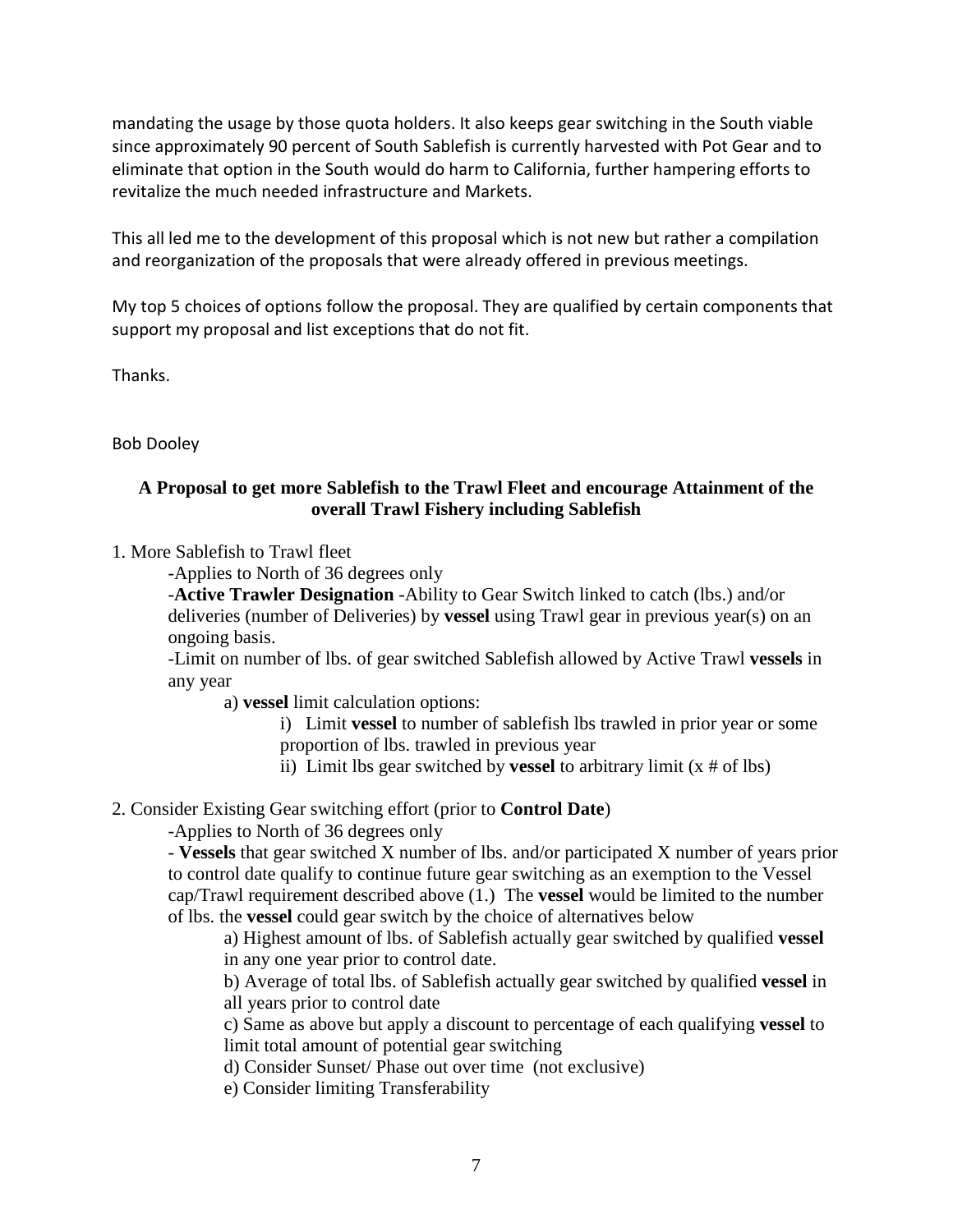- The total number of lbs established by the above procedure would be expressed as an annual individual vessel limit. This limit will be expressed as a percentage of the current vessel cap at the time of Final Council action but not to exceed the qualifying vessel total poundage used as a numerator (Calculated vessel limit /Current Vessel Sablefish Cap) in this calculation going into future years regardless of Sablefish Annual Allocation or vessel use cap.

#### 3. Sablefish south of 36 degrees latitude

- Status Quo

a) Line and Fishery remains unchanged: No quota reallocation and unlimited gear switching is allowed by **vessels** using South Sablefish in the south (36 degrees) b) Alternatives

## **Option for designating a portion of the South for use in the North Trawl Only**

i) Index unharvested South Sablefish during biennial Spex process as percentage of total South Sablefish allocation

ii) Use this percentage to specify an additional caption of South Sablefish for each quota holder, meaning two separate designations of South Sablefish: (example; If 50 percent of the South Sablefish is left unharvested in the previous spex cycle then in the next cycle a quota share holder would receive 50 percent of their South allocation as **South only** and 50 percent as *geographically limited to South of 42 degrees North Latitude*. This would be an option for quota holders rather than two specific limited designations. A South quota holder could continue to use the total of both of these designations in the South. It would only limit the amount of South that could be used in the North.

iii) The South portion that is *geographically limited to South of 42 degrees North Latitude*, if Harvested North of the 36 degree North Latitude line, would be limited to **Trawl only**. If it were used South of 36 degrees North Latitude there would be no restrictions on gear switching iv) For determining future South quota percentages, The number of South quota pounds actually harvested with Trawl North of 36 would be added to the number of unharvested **South only** quota lbs to serve as the numerator as outlined above.

**Option 2**) A possible option to incentivize more harvest in the South could be a percent reduction to the *geographically limited to South of 42 degrees North Latitude* portion after the above South quota split calculation is completed. This would bind an additional percentage of South Quota in the South to incentivize growth in the South **Option 3**) Rather than specifying quota as *geographically limited to South of 42 degrees North Latitude,* Make that allocation designation *Coastwide Trawl Only.* Once again, This is an option for South Quota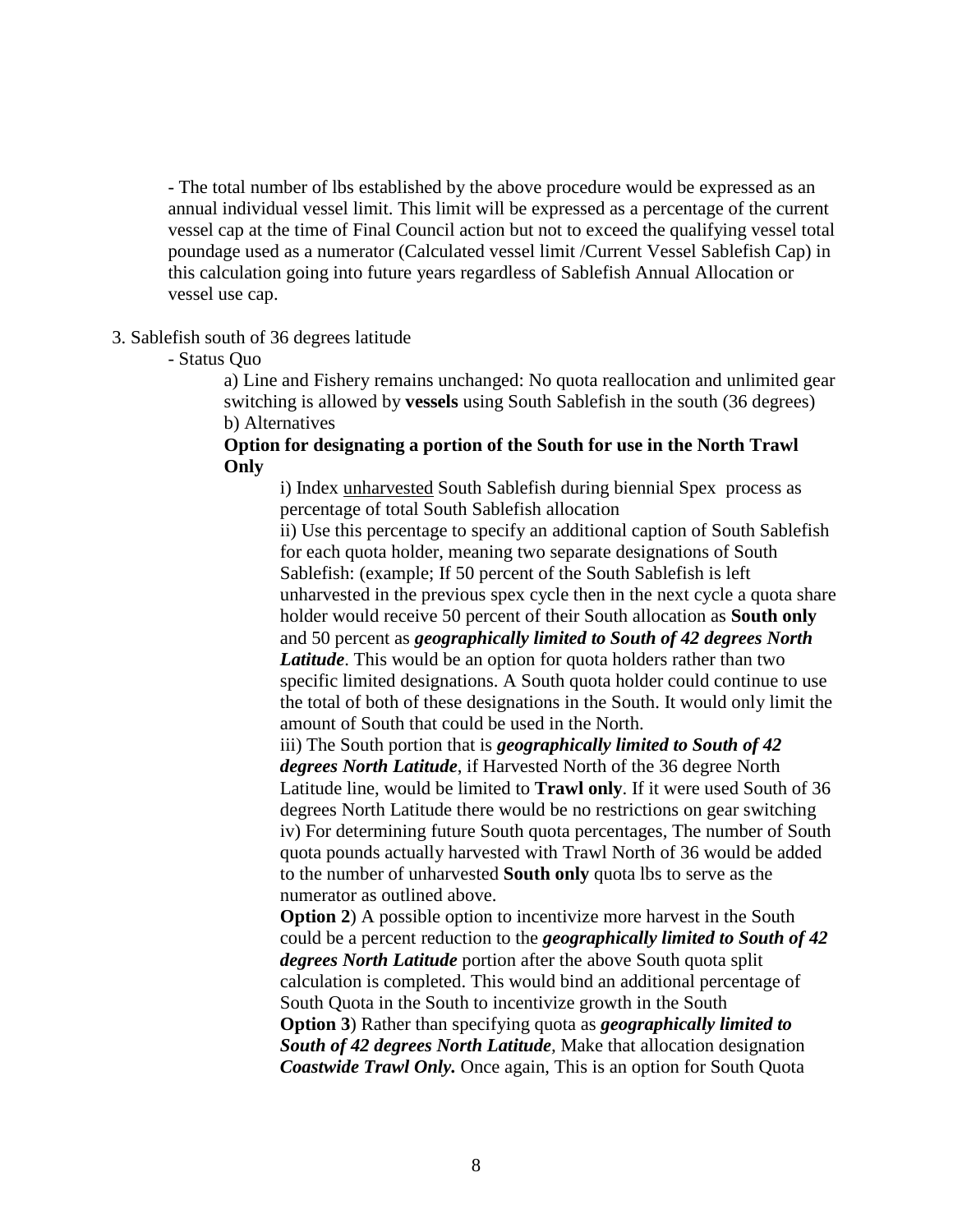holders not a mandate. They can always use their entire South Allocation in the South with no limitation on gear type.

## **Top 5 choices of proposals:**

## 1.) *CAB- Proposal E (Replacement)*

With the following exceptions:

- Based only on **vessel** participation not Quota Share
- Limit amount of South quota that can be used North of 36 by Trawl only (no gear switching N of 36 of South quota)

#### 2.) *CAB- Proposal C*

With the following exceptions:

- Amount of QP Limit to qualified gear switching vessel would be limited rather than arbitrary (70%). It would be some reflection of historical level of participation by qualified **vessel** prior to control date.
- Transferability should be a separate discussion possibly in the context of a sunset provision

## 3.) *CAB- Proposal B*

With the following exceptions:

- Each gear switching endorsement would be limited by historical average participation prior to control date or some proportion thereof
- Transferability should be a separate discussion possibly in the context of a sunset provision
- No Stacking of permits

## 4.) *GAP- Proposal D*

With the following exceptions:

- Only agree with # 2. and #3. in this proposal.
- As for # 5, there needs to be a limit to how much can be gear switched by active trawl vessel.
- This should only apply to vessels and not quota ownership to reduce complexity

## 5.) *GAP- Proposal 7*

*-* Does not apply to South of 36

- This should be discussed in the context of the goals of the Trawl Rationalization program as outlined at the bottom of page 1 on Agenda Item H.2, Attachment 1, April 2018.

## <span id="page-8-0"></span>**Pete Hassemer**

My top five - in no priority order - are:

S-1 S-7 CAB -D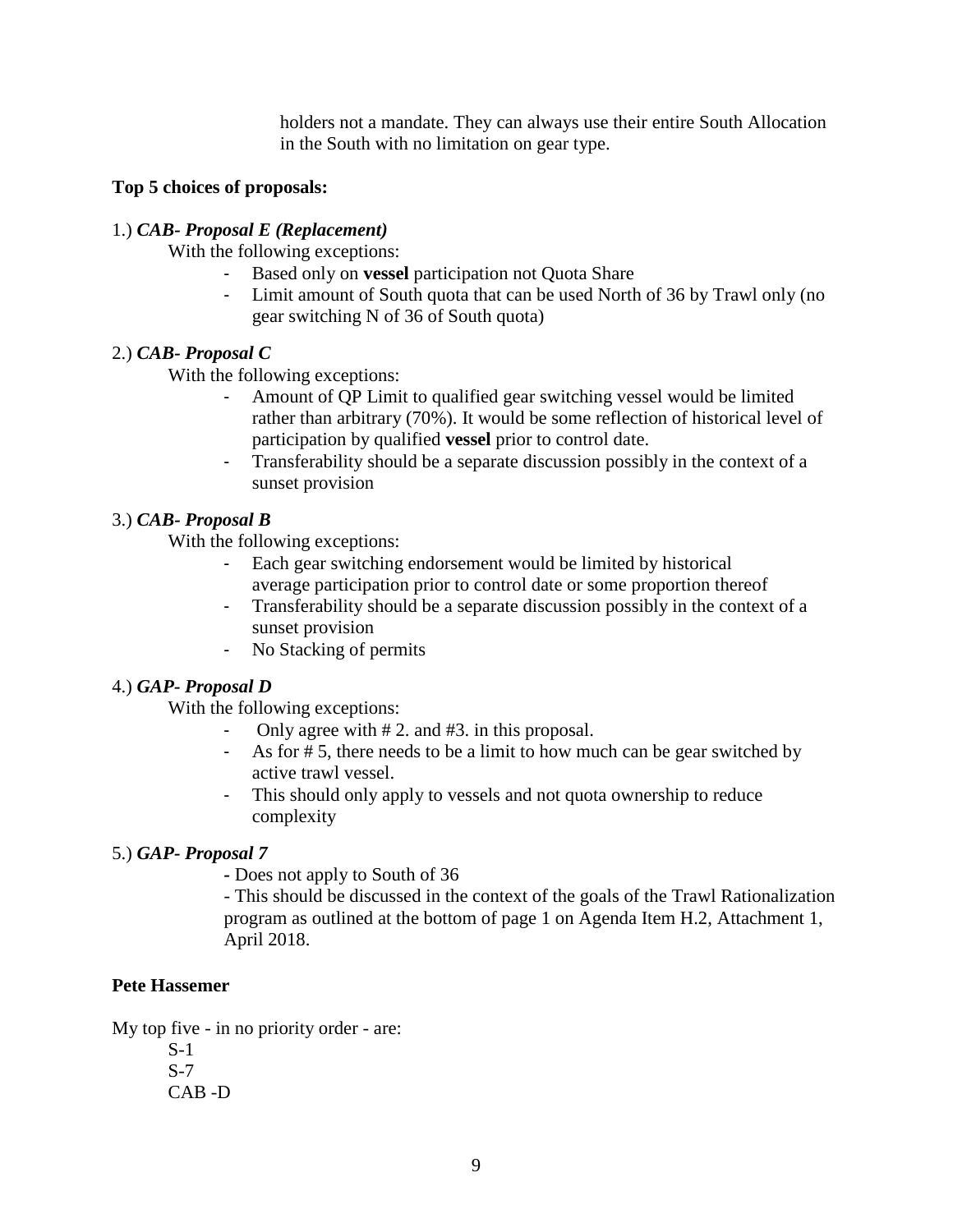## Council-1

S-4 (although this proposal competes closely with S-2; both consider "moving" the line from 36 to 42 and provide different opportunities or management regimes than other proposals)

#### <span id="page-9-0"></span>**Maggie Sommer**

Three are essentially unchanged from the proposals (noting that many decision points remain open within the original proposals). Two (my  $3^{rd}$  and  $4^{th}$  bullets) are a combination of elements from multiple proposals (they have some sub-options…probably violates the "5 alternatives" limit but I thought they were all worth further consideration).

In my third bullet, Active Trawler Designation with History-Based Exemption, my goal in selecting and combining these elements, along with a few modifications, was to accomplish the following (you may not be doing anything with rationale at this point, but it's at least an FYI):

- cap or reduce the overall amount of gear switched sablefish catch
- prevent new participation in the trawl fishery by fixed gear vessels
- allow future gear switching by active trawlers

allow continuing gear switching by vessels with significant participation prior to the control date (proxy for "investment", seems much more straightforward to determine than vessel/permit/QS ownership)

- provide options that avoid creating a permanent "endorsement" that would effectively reallocate access to trawl sablefish quota from trawl gear to fixed gear within the trawl sector on a long-term basis

provide options that recognize existing business plans which may include vessel transfer

The fourth bullet is the same approach as above, but adding in a time-based sunset of gear switching by either exempted vessels only, or all vessels.

In all of the alternatives, the exact numbers, percentages, years, etc. can be modified of course; where I included specific values they were almost all from the existing proposals (which also noted they are intended as starting points but can be revised). I can bring some analysis of what the result would be of applying the strawman values I've included, which might be useful for committee discussion. Also please note that I have proposed the active trawler designation/exemption be attached to the vessel, not permit, because it seemed to lessen the potential for loopholes, but if permit is determined to be better, that's fine. You and others probably have better insight into that specific issue than I do.

I am very aware that several of these proposals may not work well for the southern area's needs, and am looking forward to discussions on how to best address those needs (certainly including possible modifications of any of these).

## **Attachment from Maggie Sommer**

The following objectives that determined my selection/development of alternatives – the CAB's 3 areas of agreement, along with my own expanded thoughts and several additions:

• Get more sable fish to the trawl fleet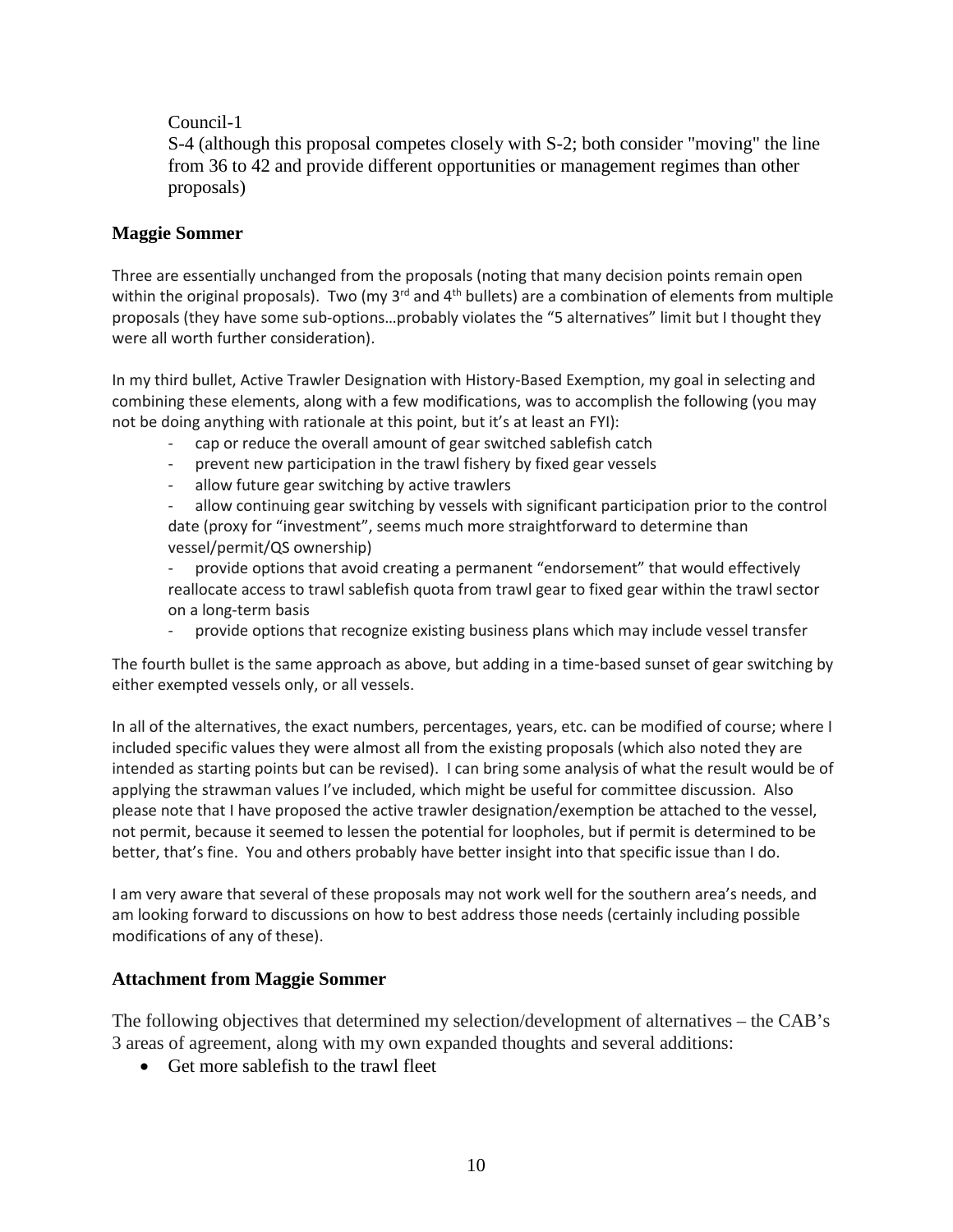- o Provide access to some of the unused southern allocation without harming California's current or potential fisheries
- Limit catch of sablefish through gear switching
	- o At least limit to no more than current levels (as a % of trawl allocation)
	- o Include options that would reduce gear switching below current levels, and which are consistent with the other objectives and requirements
- Consider existing operations/investments
	- o Include options that support existing GS business plans to proceed, including beyond the current "owner"
	- o Consider existing trawl operations/investments
		- Recognize importance of sablefish to trawl trip economics
		- Avoid creating a permanent differently-valued permit asset
		- Avoid creating a long-term opportunity for non-trawl vessels within the trawl fishery
	- o Consider infrastructure operations/investments
		- Existing infrastructure needs
		- $\blacksquare$  Future/vision
- "Best practices"
	- o Low enough in cost and complexity to be administratively feasible (also, less complexity probably means lower risk of unintended consequences)
	- o Maintain flexibility where possible while meeting primary objectives

In my top 5 alternatives, I listed three essentially unchanged from the proposals, but note that many decision points remain open within them and there may be particular challenges with "ownership" criteria; however, I thought it worth keeping it in the mix for further discussion of whether ownership can/should be incorporated in some way.

I also selected elements from multiple proposals to create two "combination" alternatives:

Active Trawler Designation with History-Based Exemption: (elements of CAB-B, CAB-D, S-5):

*Gear switching allowed by:* Vessels with an Active Trawler designation or an Exemption

*Active Trawler qualification (annual):* vessel made at least X landings totaling at least Y pounds of sablefish with trawl gear in the prior calendar year

*Exemption qualification (one-time):* vessel made gear-switched landings of at least X lbs (70,000?) of sablefish in three or more years between 2011 and the control date

*Vessel gear-switching limits:*

- Active trawler:  $X\%$  (1.5%?) of the annual trawl allocation
- Exempted vessel: X% (100%? 80%?) of the maximum amount landed (gear-switched) in any year between 2011 and the control date, as a % of the annual trawl allocation

*Exemption transferability/expiration:*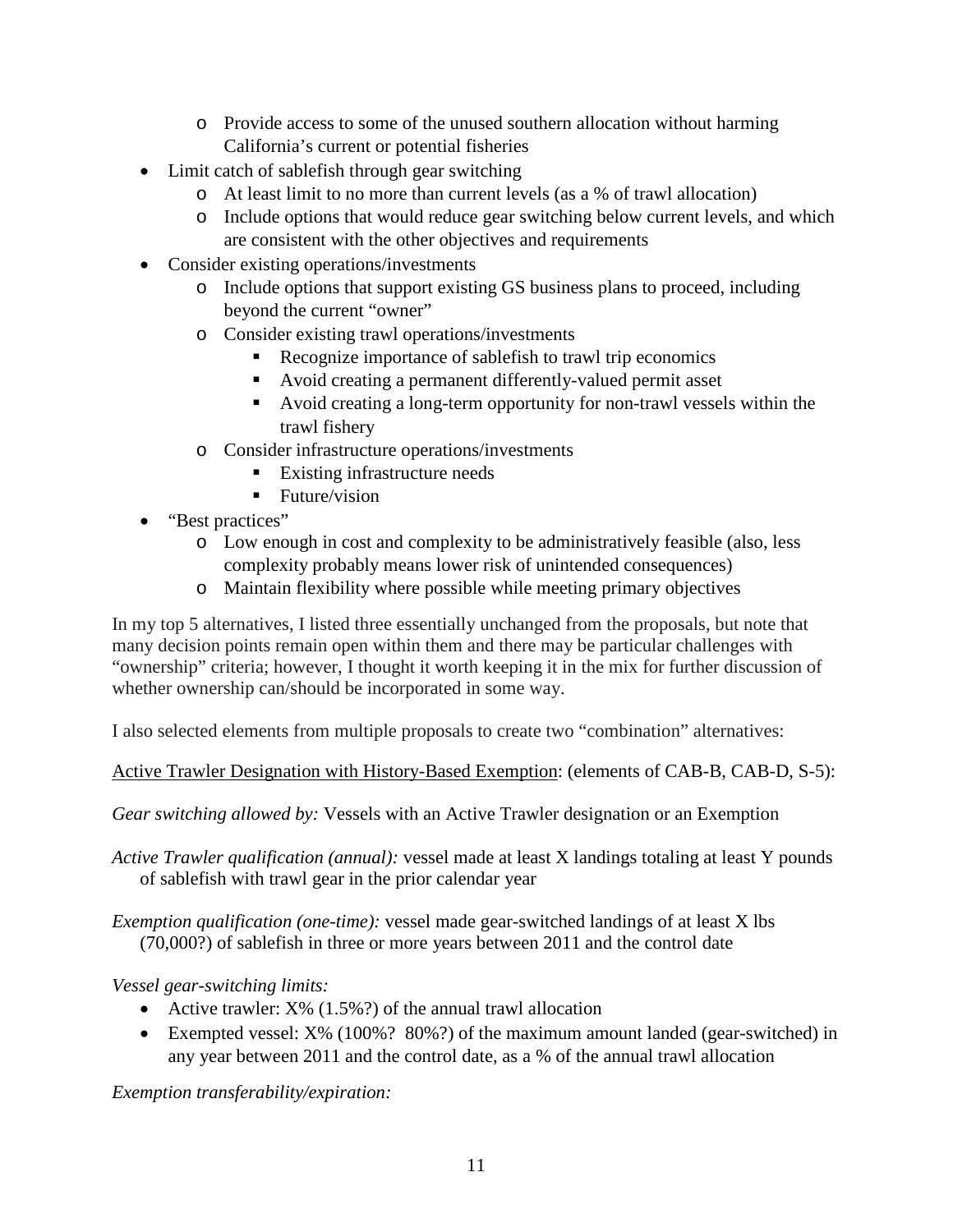- o Option 1: Exemption is non-transferable and expires when majority ownership of the vessel changes (need further investigation of feasibility/effectiveness for both of these
- o Option 2: Exemption remains valid through one change in majority ownership of vessel, and expires with the second change

This alternative is intended to:

- Prevent new fixed gear entrants into the trawl fishery,
- Prevent unlimited catch of sablefish through gear switching,
- Consider existing operations/investments (by using historic participation as a proxy),
- Reduce gear switching from current levels,
- Maintain gear switching as an option for trawlers, and
- Eventually sunset gear switching except by active trawlers.

## Notes:

- Vessel is proposed as the entity to which an Active Trawler designation or Exemption applies, as I think it might more directly "freeze the footprint" of current gear switching activity. This could be changed to permit if that is determined to be better.
- Values proposed for qualifying thresholds and vessel gear switching limits are intended as starting points for discussion.
- Control date  $=$  September 15, 2017. For the purposes of the Exemption qualifying criteria and determining Exempted Vessel gear switching limits, the period from January 1 through the control date (not the full calendar year 2017) is proposed.

Active Trawler Designation with History-Based Exemption and Sunset (i.e., same as above, with sunset; noting that the sunset timeline proposed here is several years longer than in GAP-7)

- Sunset Option 1: for exempted vessels only (active trawler provision does not sunset):
	- o 1.a. "Taper": Vessel gear-switching limits are as above for years 1-3, 75% for years 4-6, 50% for years 7-9, and no gear switching beginning in year 10.
	- o 1.b. "Delayed full stop": Vessel gear-switching limits are as above for years 1-9. Beginning in year 10 no gear switching allowed.
- Sunset Option 2: for both exempted and active trawl vessels (all gear-switching sunsets):
	- o 2.a. Taper (as above)
	- o 2.b. Delayed full stop (as above)

Finally, the alternatives I listed may not meet the needs of some or all participants in California, and could be limited geographically or modified (for example, if something like one of the Active Trawler + Exemption alternatives was considered, perhaps different exemption criteria and expiration provisions could apply for CA vessels), and/or combined with or replaced by other alternatives.

## <span id="page-11-0"></span>**Bob Alverson**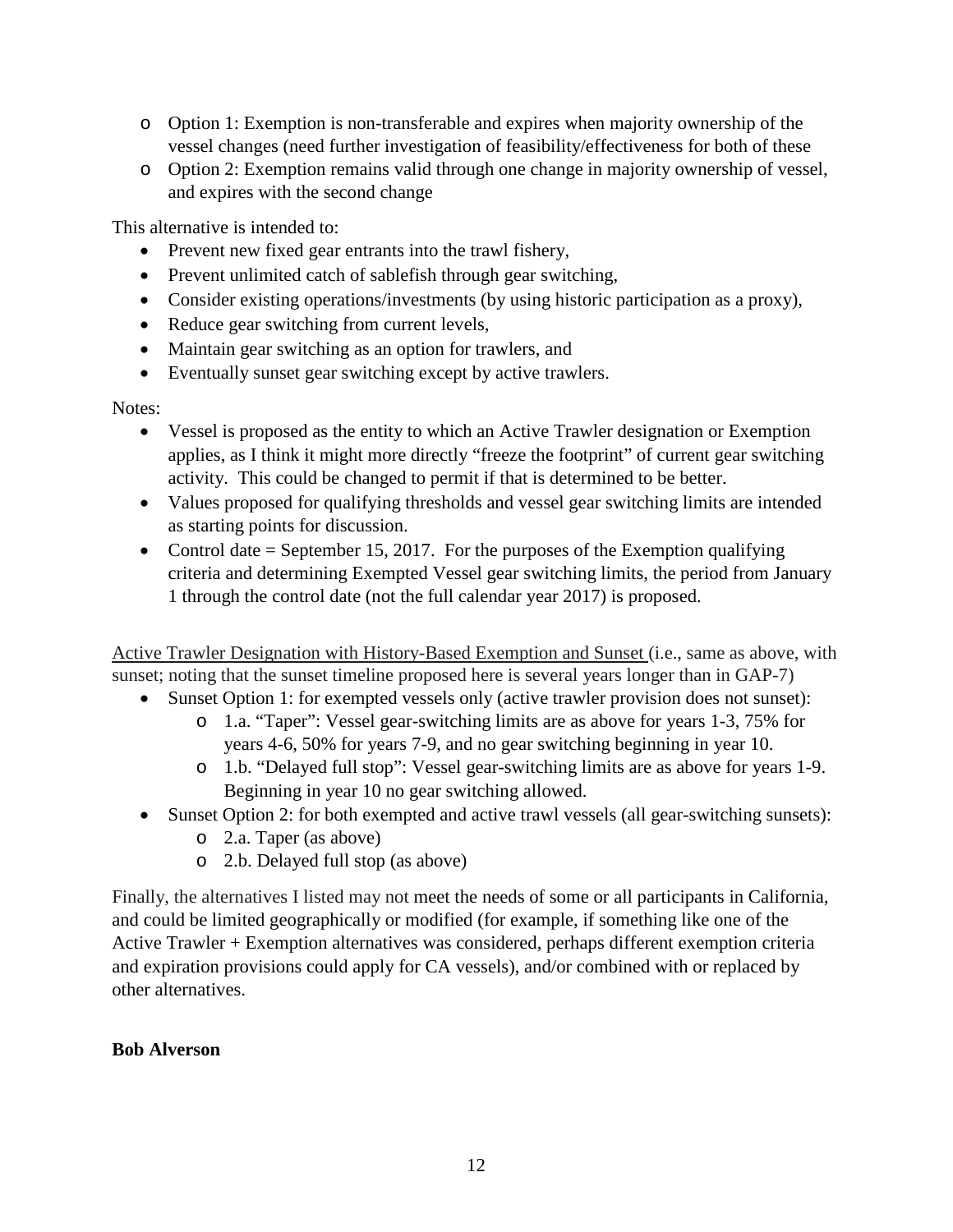I took all the options of changing the South of 36 line and put them together. Some of these were part of other forms of solutions to gear switching, for me the unfished sable south of 36 should be a standalone debate.

1. Of all the south of 36 options S-3 seemed to encompass the intent of most of them including the one Tyler and I submitted. This would allow the fish below 36 to be caught up to 42 degrees.

So this is my suggestion for the unfished sable south of 36. Allow to be taken up to 42 degrees without any designations of gear type for harvest.

2. For gear switching solutions I do not see a problem so I support status quo or a Council action to table with ongoing data collection that advises the Council on this subject on an annual basis.

If the Council wishes to look at restrictions to gear switching here are the options I would support looking at.

3. S-1 Council option 1 from WDFW. Except I would want the date to be a range of options for the Council to consider to include July  $1<sup>st</sup>$  – September  $1<sup>st</sup>$ , which the catches of sablefish and all gears can participate without restrictions. Currently this option lifts its restriction on fixed gear on September 1<sup>st</sup>. We see this as a safety issue, pushing fishing further into the fall and winter months.

4. And 5. If the council chooses to look at options to restrict gear switching it should look at both CAB A and CAB F. CAB A would be a trawl permit endorsement on those trawl permits used prior to the cutoff date. CAB F would be an endorsement on those vessels that were used in gear switching prior to the cutoff date. I do not support minimum poundage levels at this time for either of these options, primarily because a problem has not been quantified, since as of today out of the 5.4 million pounds of trawl sablefish to catch there are still 3.1 million pounds available.

## <span id="page-12-0"></span>**Tyler Besecker**

Attached is my ranking. I have ranked my top 3 and have elected not to rank a 4th or 5th.

## **Number 1**

## Status Quo

## Rationale:

I continue to believe that the perceived "problem" of trawlers not having enough access (availability and price) to trawl sablefish quota is actually a matter of individual trawlers annually making a choice for economic or other reasons to lease out their QP. This season over 3 million pounds of trawl sablefish remain in the water, and trawlers are desperately asking fixed gear harvesters to catch that fish. I am not currently seeing this as a "problem".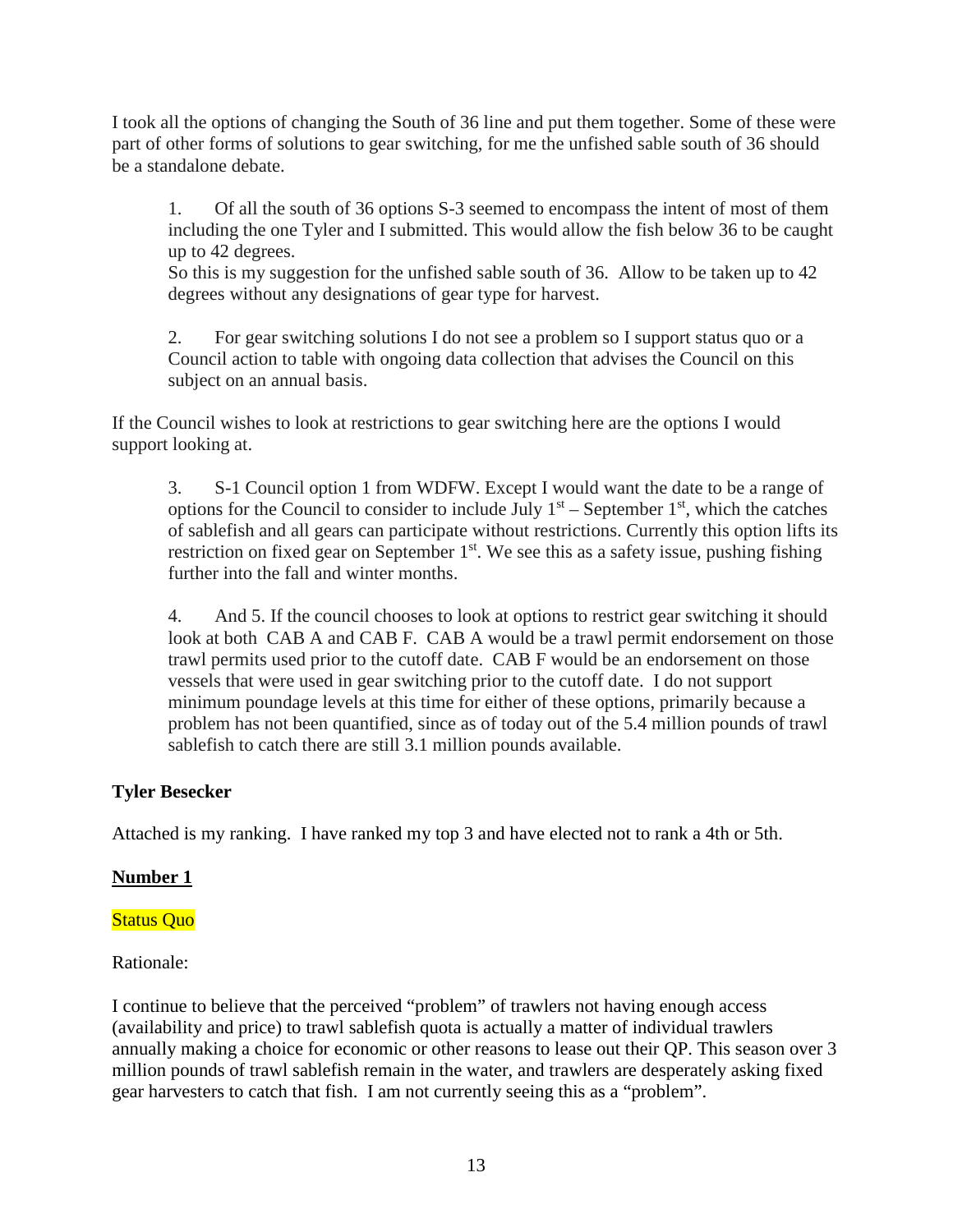The amount of trawl quota harvested by trawlers is more a function of annual market conditions, processing logistics and other fishery factors. Very little trawl quota is owned by fixed gear operators, but is leased from trawl operators annually at the request of those trawlers.

# **Notes:**

## **If the council wants to restrict gear switching I would then support S-1 as I find that proposal to be the best option for gear switching.**

**The additions made to the proposals selected below are in bold, as are answers to questions posed in those proposals. Language removed is in strike-through.**

# **Number 2**

S-1: Gear Specific QP and LE Permit Owner Opt-out Options (WDFW)

- 1. At the start of the year, QP would be issued **to quota share accounts and from there to vessel accounts. When the QP is issued to vessel accounts, it would be issued** as "trawl-only" and/or "any gear" (the Council will determine the percent of each as part of its final recommendation).
- 2. On **(Option 1) August 1** (**Option 2) August 15 (Option 3) September 1**

of each year, all of the remaining sablefish QP becomes "any gear" QP.

## Sub-option 1**:** No Opt-out.

Sub-option **1** 2: Opt-out option for everyone. All permit holders have a one-time opt-out designation. By opting out, 100% of the QP issued to that permit would remain "any gear."

Sub-option **2** 3**:** Opt-out option for qualified fixed gear participants. All permits that had primarily used fixed gear have a one-time opt-out designation.

Qualifying criteria for the permit:

- a. **50%** XX% of landings with permit had been with fixed gear
- b. 100% of landings with permit had been with fixed gear

Question: Does the opt-out go with the permit when it is transferred? For option 2, if a person was gear switching but bought a new vessel and permit, would that person be the one to receive the opportunity to opt-out. If so, what if there was a partnership, where the partners each got their own permit and vessel?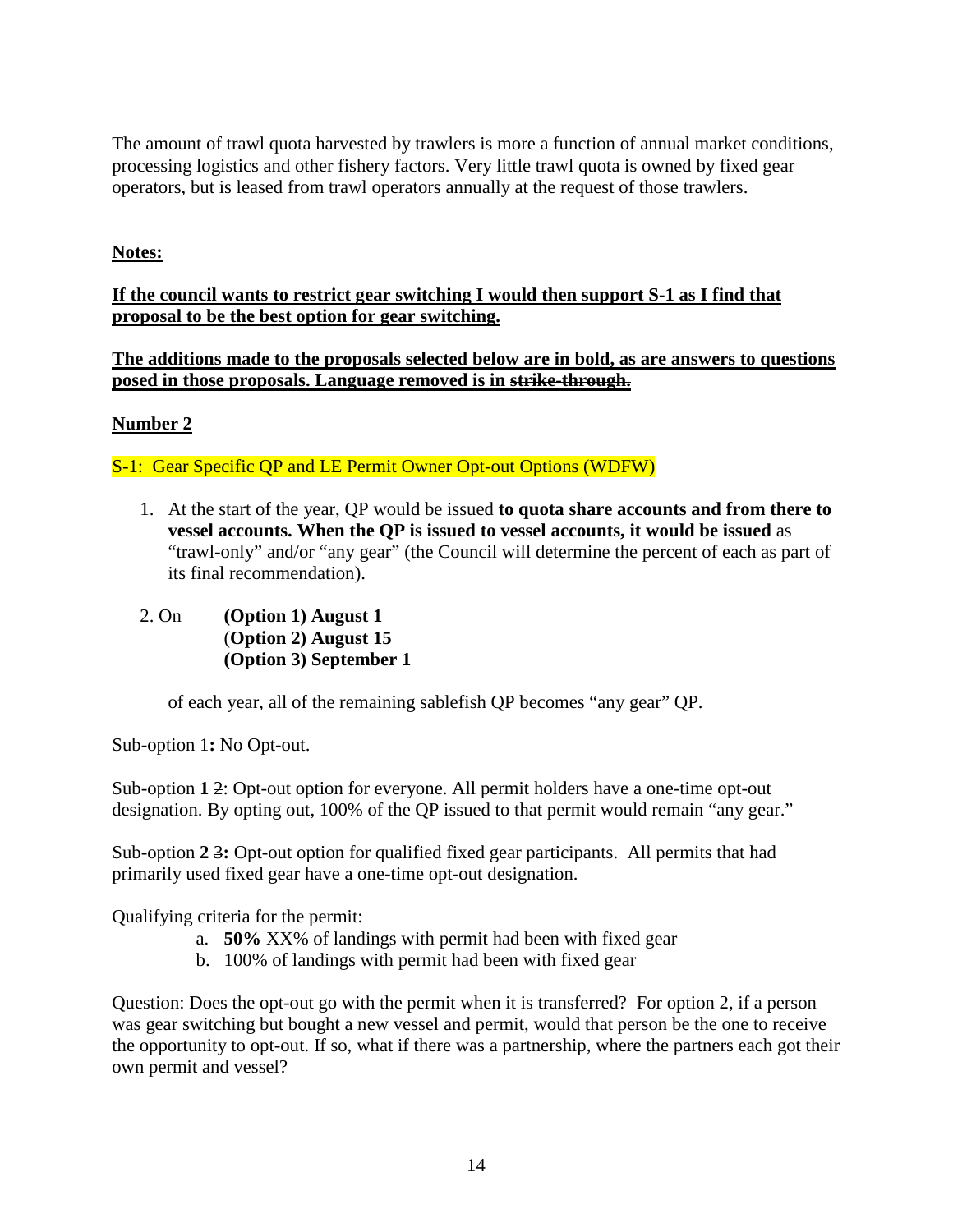**Answer: The Council could delineate these issues of whether and how the opt-out provision is transferred, in a series of options. The analysis will clarify the regulatory challenges and potential outcomes of each option.**

Question: For the qualifying criteria, would the control date be used?

**Answer: No, the existing control date should not be used. That control date was an arbitrary date chosen at a Council meeting early in the process, reflecting conclusions prematurely determined, in response to concerns the causes of which were incompletely understood. If the Council finds it necessary to establish a control date, it should be done at a stage when the causes for concern are agreed upon, and the alternatives are rationally presented.** 

## Rationale:

This proposal only works for us with the inclusion of the opt-out provision, which emphasizes that it is the responsibility of each harvester to make a choice.

I prefer the Suboption listed here as #1, the opt-out provision applied to everyone. This provides the most flexibility for participants.

Also, under Number 2, I prefer Option 1, August 1, as the date after which all sablefish quota pounds can be harvested by any gear. This earlier date will allow optimum harvest in a timely fashion, and avoid rough weather issues and the onset of other fisheries in the fall and winter.

Under "qualifying criteria", I inserted "50%" in (a), and I prefer (a) over (b). We believe that best reflects the flexibility that was purposely built into the program.

#### **Number 3**

**Note: I believe the proposals addressing the North/South line are in a separate category and respond to a different problem.** 

**I have labeled this proposal my Number 3 choice, but it is our Number 1 choice to address the North/South issue.** 

**S-3, Modified: Move a portion of the Trawl Allocation from south of 36 degrees to the area between 36 degrees and 42 degrees**

Currently, there is a coastwide ACL which is then divided north and south of 36º N. lat. after which is it allocated among sectors. Under this proposal, after the northern and southern intersector allocations are established, a portion of the southern trawl allocation would be reallocated to the area between 36 degrees and 42 degrees. The portion moved north to between 36 and 42 degrees would be decided biennially, based on the amount projected to be left unharvested south of 36 degrees.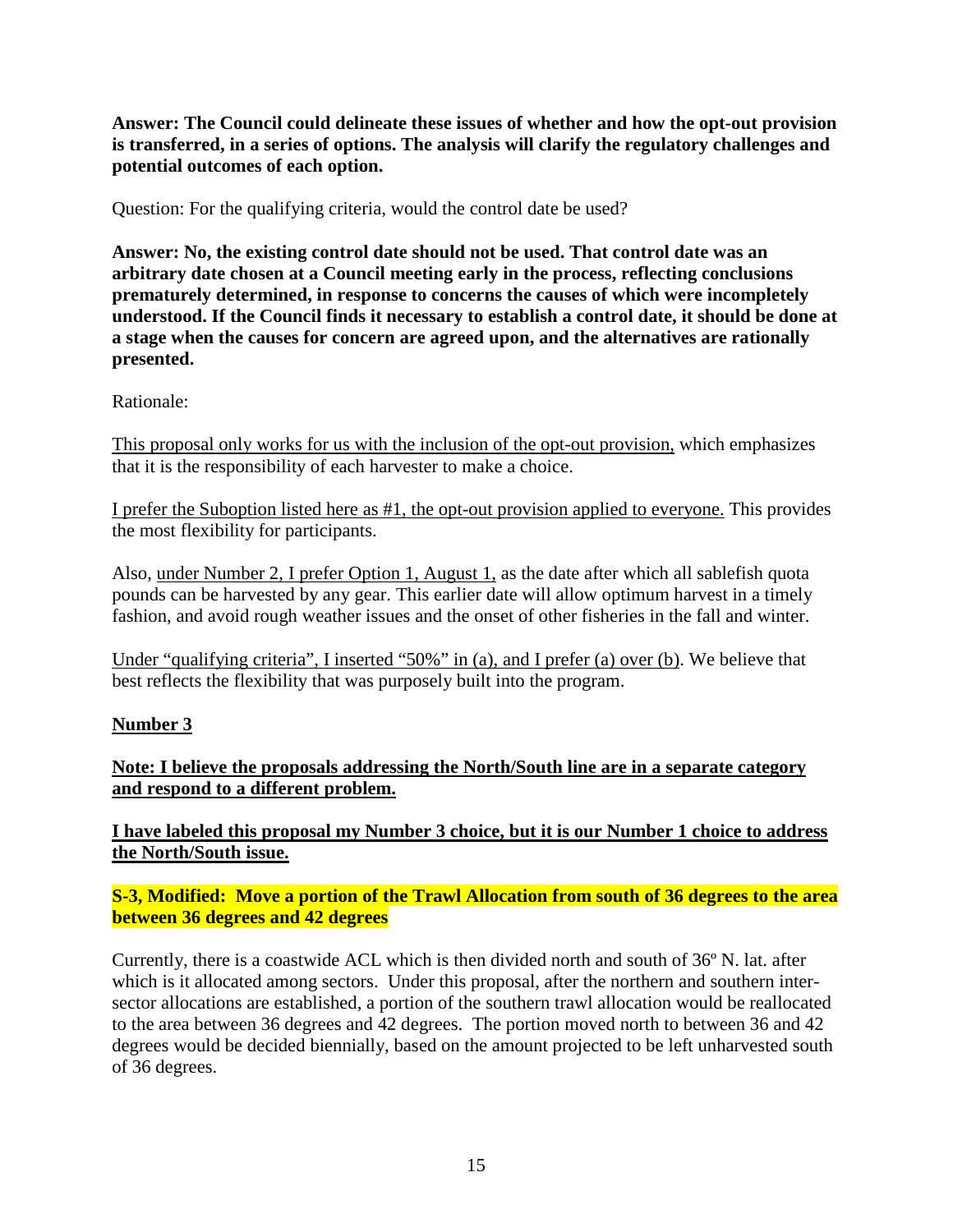This element would be a pilot program, with results to be examined and evaluated as part of the overall program review.

Rationale:

This proposal retains the ability for the area south of 36 degrees to continue to develop the ability to harvest and process trawl-caught sablefish, but also allows for the trawl allocation to be used further north if it remains largely unharvested south of 36 degrees. This allows flexibility of allocation between the two areas every other year, based on demonstrated use south of 36.

As a pilot program, it allows the Council to review the outcome and adjust as needed after the program review.

# <span id="page-15-0"></span>**David Crabbe**

Here are my top five picks. All my picks require amendments which I listed for my first selection but not the others. I expect to hear and learn a lot more about all the options at the next meeting and reserve the right to adjust my selections.

# <span id="page-15-1"></span>**Kevin Dunn**

Here are my 5 options in NO particular order!

1) CAB proposal D  $2)$  Council # 1 3) GAP #7(a) 4) GAP #5 5) Pacific Seafood

## <span id="page-15-2"></span>**Mike Okoniewski**

Selections from Mike Okoniewski:

- 1. S-6 Pacific Seafood
- 2. S-5 Trawl link and vessel gear switching limits
- 3. CAB D QP Cap
- 4. GAP Proposal 6 Aggregate soft Cap
- 5. GAP Proposal 7 Sunset Gear Switching note: for vessels that are not active trawlers as explained in the first sentence

Note: I have spoken at length with Bob Dooley. He did not submit a proposal as he had originally intended after his departure from the SaMTAAC, however as he is now a voting member, and back amongst the group he does have some ideas that interest me. I am not authorized to bring in a new proposal nor would I attempt to do it for Bob but I do think his ideas merit evaluation and that if at all possible he should be given an extension to get his thoughts on paper. If he had I might have substituted a proposal from Bob for one of the above picks. One particular aspect of Bob's thinking that I liked is that he is attempting to find a solution for CA that may be different from other parts of the coast while still encouraging the long term redevelopment of the groundfish trawl fishery in CA.